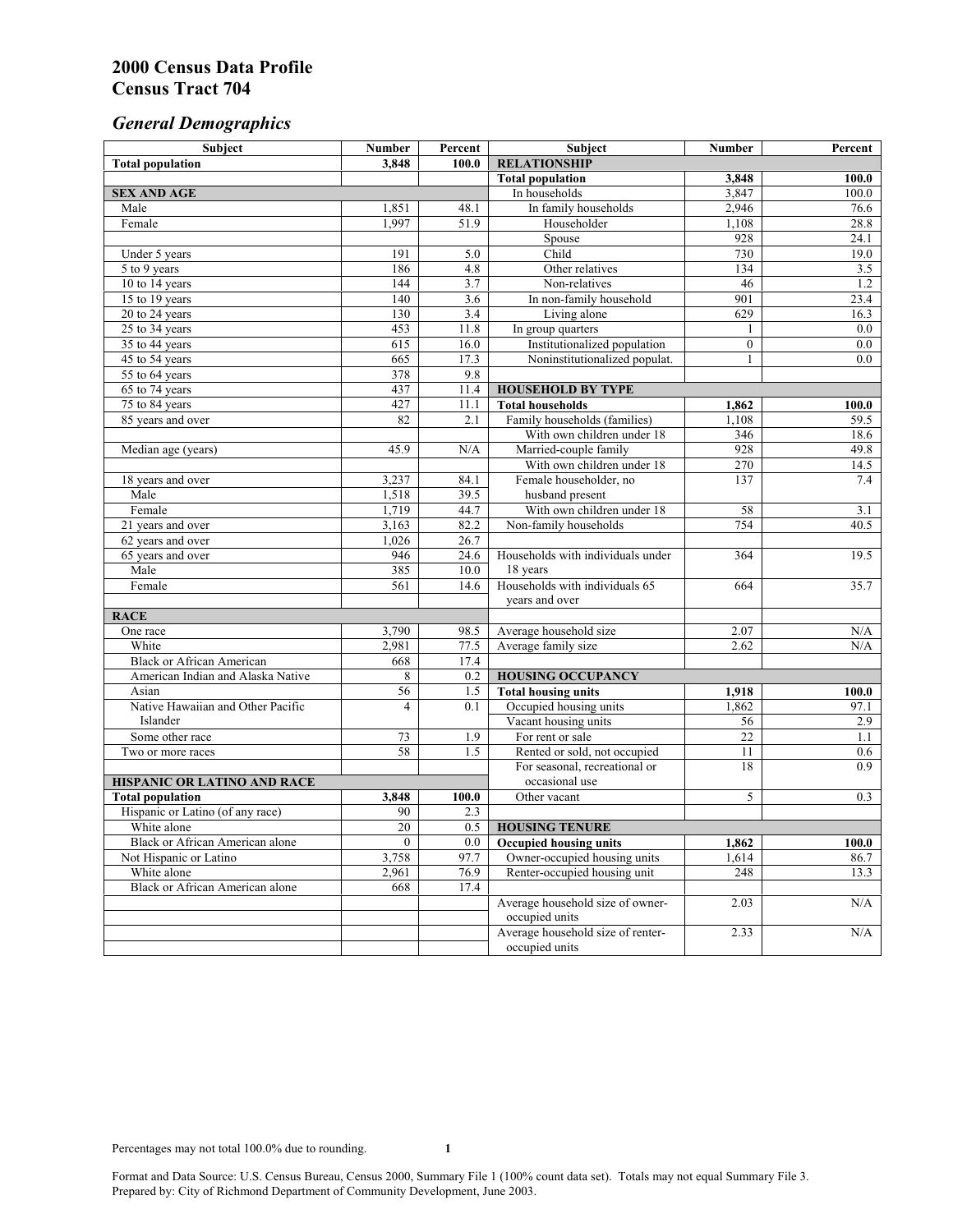### *Social Characteristics*

| <b>Subject</b>                                  | <b>Number</b>            | Percent | Subject                                                                         | Number         | Percent          |
|-------------------------------------------------|--------------------------|---------|---------------------------------------------------------------------------------|----------------|------------------|
| <b>SCHOOL ENROLLMENT</b>                        | <b>RESIDENCE IN 1995</b> |         |                                                                                 |                |                  |
| Population 3 years and over enrolled in         | 645                      | 100.0   | Population 5 years and over                                                     | 3,690          | 100.0            |
| school                                          |                          |         | Same house in 1995                                                              | 2,328          | 63.1             |
| Nursery school, preschool                       | 32                       | 5.0     | Different house in the U.S. in                                                  | 1,325          | 35.9             |
| Kindergarten                                    | 21                       | 3.3     | 1995                                                                            |                |                  |
| Elementary school (grades 1-8)                  | 304                      | 47.1    | Same county                                                                     | 586            | 15.9             |
| High school (grades 9-12)                       | 131                      | 20.3    | Different county                                                                | 739            | 20.0             |
| College or graduate school                      | 157                      | 24.3    | Same state                                                                      | 541            | 14.7             |
|                                                 |                          |         | Different state                                                                 | 198            | 5.4              |
| <b>EDUCATIONAL ATTAINMENT</b>                   |                          |         | Elsewhere in 1995                                                               | 37             | 1.0              |
| Population 25 years and over                    | 3,043                    | 100.0   |                                                                                 |                |                  |
| Less than 9 <sup>th</sup> grade                 | 68                       | 2.2     | NATIVITY AND PLACE OF BIRTH                                                     |                |                  |
| $9th$ to $12th$ grade, no diploma               | 96                       | 3.2     | <b>Total population</b>                                                         | 3,848          | 100.0            |
| High school graduate (includes equivalency)     | 438                      | 14.4    | Native                                                                          | 3.712          | 96.5             |
| Some college, no degree                         | 739                      | 24.3    | Born in United States                                                           | 3,675          | 95.5             |
| Associate degree                                | 180                      | 5.9     | State of residence                                                              | 2,277          | 59.2             |
| Bachelor's degree                               | 907                      | 29.8    | Different state                                                                 | 1,398          | 36.3             |
| Graduate or professional degree                 | $\overline{615}$         | 20.2    | Born outside United States                                                      | 37             | 1.0              |
| Percent high school graduate or higher          | 94.6%                    | N/A     | Foreign born                                                                    | 136            | 3.5              |
| Percent bachelor's degree or higher             | 50.0%                    | N/A     | Entered 1990 to March 2000                                                      | 31             | 0.8              |
|                                                 |                          |         | Naturalized citizen                                                             | 91             | $\overline{2.4}$ |
| <b>MARITAL STATUS</b>                           | Not a citizen            | 45      | 1.2                                                                             |                |                  |
| Population 15 years and over                    | 3,323                    | 100.0   |                                                                                 |                |                  |
| Never married                                   | 748                      | 22.5    | <b>REGION OF BIRTH OF FOREIGN BORN</b>                                          |                |                  |
| Now married, not including separated            | 1,806                    | 54.3    | Total (excluding born at sea)                                                   | 136            | 100.0            |
| Separated                                       | 56                       | 1.7     | Europe                                                                          | 67             | 49.3             |
| Widowed                                         | 327                      | 9.8     | Asia                                                                            | 53             | 39.0             |
| Female                                          | 257                      | 7.7     | Africa                                                                          | $\Omega$       | $0.0\,$          |
| Divorced                                        | 386                      | 11.6    | Oceania                                                                         | $\theta$       | 0.0              |
| Female                                          | 247                      | 7.4     | Latin America                                                                   | 10             | 7.4<br>4.4       |
|                                                 |                          |         | Northern America                                                                | 6              |                  |
| <b>GRANDPARENTS AS CAREGIVERS</b>               |                          |         |                                                                                 |                |                  |
| Grandparent living in household with            | 49                       | 100.0   | <b>LANGUAGE SPOKEN AT HOME</b><br>Population 5 years and over<br>3,690<br>100.0 |                |                  |
| one or more own grandchildren under 18<br>vears |                          |         | English only                                                                    |                | 94.9             |
| Grandparent responsible for grandchildren       | 27                       | 55.1    | Language other than English                                                     | 3,503<br>187   | 5.1              |
|                                                 |                          |         | Speak English less than                                                         | 51             | 1.4              |
| <b>VETERAN STATUS</b>                           |                          |         | "very well"                                                                     |                |                  |
| Civilian population 18 years and over           | 3,239                    | 100.0   | Spanish                                                                         | 83             | 2.2              |
| Civilian veterans                               | 545                      | 16.8    | Speak English less than                                                         | 10             | 0.3              |
|                                                 |                          |         | "very well"                                                                     |                |                  |
| <b>DISABILITY STATUS OF THE CIVILIAN</b>        | Other Indo-European      | 63      | 1.7                                                                             |                |                  |
| NONINSTITUTIONALIZED POPULATION                 | languages                |         |                                                                                 |                |                  |
| Population 5 to 20 years                        | 525                      | 100.0   | Speak English less than                                                         | $\theta$       | 0.0              |
| With a disability                               | 47                       | 9.0     | "very well"                                                                     |                |                  |
| Population 21 to 64 years                       | 2.220                    | 100.0   | Asian and Pacific Island                                                        | 41             | 1.1              |
| With a disability                               | 212                      | 9.5     | languages                                                                       |                |                  |
| Percent employed                                | 67.5%                    | N/A     | Speak English less than                                                         | 41             | 1.1              |
| No disability                                   | 2,008                    | 90.5    | "very well"                                                                     |                |                  |
| Percent employed                                | 87.8%                    | N/A     | Other Languages                                                                 | $\mathbf{0}$   | $0.0\,$          |
| Population 65 years and over                    | 945                      | 100.0   | Speak English less than                                                         | $\overline{0}$ | 0.0              |
| With a disability                               | 341                      | 36.1    | "very well"                                                                     |                |                  |

Format and Data Source: U.S. Bureau of the Census, Census 2000, Summary File 3 (sample data set). Totals may not equal Summary File 1 due to sampling. Prepared by: City of Richmond Department of Community Development, June 2003.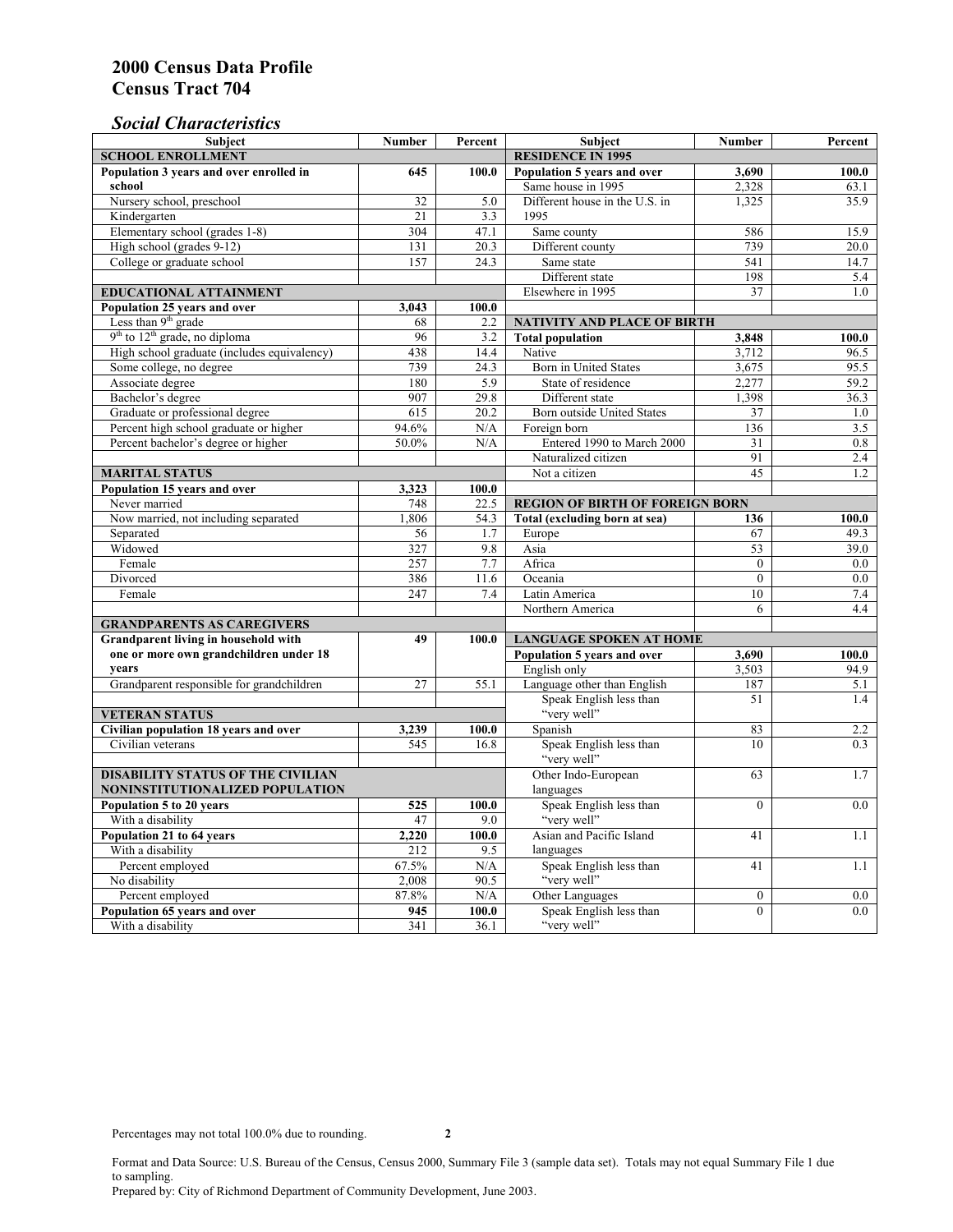#### *Economic Characteristics*

| <b>Subject</b>                                     | Number          | Percent | Subject                                        | Number           | Percent    |
|----------------------------------------------------|-----------------|---------|------------------------------------------------|------------------|------------|
| <b>EMPLOYMENT STATUS</b><br><b>INCOME IN 1999</b>  |                 |         |                                                |                  |            |
| Population 16 years and over                       | 3,301           | 100.0   | <b>Households</b>                              | 1,861            | 100.0      |
| In labor force                                     | 2,142           | 64.9    | Less than \$10,000                             | 57               | 3.1        |
| Civilian labor force                               | 2,142           | 64.9    | \$10,000 to \$14,999                           | 64               | 3.4        |
| Employed                                           | 2,098           | 63.6    | \$15,000 to \$24,999                           | 141              | 7.6        |
| Unemployed                                         | 44              | 1.3     | \$25,000 to \$34,999                           | 195              | 10.5       |
| Percent of civilian labor force                    | 2.1%            | N/A     | \$35,000 to \$49,999                           | 352              | 18.9       |
| Armed Forces                                       | $\mathbf{0}$    | 0.0     | \$50,000 to \$74,999                           | 467              | 25.1       |
| Not in labor force                                 | 1,159           | 35.1    | \$75,000 to \$99,999                           | 240              | 12.9       |
| Females 16 years and over                          | 1,756           | 100.0   | \$100,000 to \$149,999                         | 213              | 11.4       |
| In labor force                                     | 1,014           | 57.7    | \$150,000 to \$199,999                         | 75               | 4.0        |
| Civilian labor force                               | 1,014           | 57.7    | \$200,000 or more                              | 57               | 3.1        |
| Employed                                           | 1,006           | 57.3    | Median household income (dollars)              | 55,422           | N/A        |
| Own children under 6 years                         | 172             | 100.0   |                                                |                  |            |
| All parents in family in labor force               | 99              | 57.6    | With earnings                                  | 1,421            | 76.4       |
|                                                    |                 |         | Mean earnings (dollars)                        | 60,804           | N/A        |
| <b>COMMUTING TO WORK</b>                           |                 |         | With Social Security income                    | 655              | 35.2       |
| Workers 16 years and over                          | 2,083           | 100.0   | Mean Social Security income                    | 13,787           | N/A        |
| Car, truck, or van – drove alone                   | 1,794           | 86.1    | (dollars)                                      |                  |            |
| Car, truck, or van - carpooled                     | 170             | 8.2     | With Supplemental Security income              | 21               |            |
| Public transportation (including taxicab)          | 50              | 2.4     |                                                | 10,133           | 1.1<br>N/A |
|                                                    |                 |         | Mean Supplemental Security<br>income (dollars) |                  |            |
| Walked                                             | 13              | 0.6     |                                                |                  |            |
| Other means                                        | 3               | 0.1     | With public assistance income                  | $\boldsymbol{0}$ | $0.0\,$    |
| Worked at home                                     | $\overline{53}$ | 2.5     | Mean public assistance income                  | $\theta$         | N/A        |
| Mean travel time to work (minutes)                 | 19.7            | N/A     | (dollars)                                      |                  |            |
|                                                    |                 |         | With retirement income (dollars)               | 481              | 25.8       |
| Employed civilian population 16 years and over     | 2,098           | 100.0   | Mean retirement income (dollars)               | 24,642           | N/A        |
| <b>OCCUPATION</b>                                  |                 |         |                                                |                  |            |
| Management, professional, and related occupations  | 1,100           | 52.4    | <b>Families</b>                                | 1,103            | 100.0      |
| Service occupations                                | 146             | 7.0     | Less than \$10,000                             | 13               | 1.2        |
| Sales and office occupations                       | 623             | 29.7    | \$10,000 to \$14,999                           | 19               | 1.7        |
| Farming, fishing, and forestry occupations         | $\mathbf{0}$    | 0.0     | \$15,000 to \$24,999                           | $\overline{32}$  | 2.9        |
| Construction, extraction, and maintenance          | 108             | 5.1     | \$25,000 to \$34,999                           | 123              | 11.2       |
| occupations                                        |                 |         | \$35,000 to \$49,999                           | 156              | 14.1       |
| Production, transportation, and material moving    | 121             | 5.8     | \$50,000 to \$74,999                           | 321              | 29.1       |
| occupations                                        |                 |         | \$75,000 to \$99,999                           | 174              | 15.8       |
|                                                    |                 |         | \$100,000 to \$149,999                         | 166              | 15.0       |
| <b>INDUSTRY</b>                                    |                 |         | \$150,000 to \$199,999                         | 74               | 6.7        |
| Agriculture, forestry, fishing and hunting, and    | $\mathbf{0}$    | 0.0     | \$200,000 or more                              | 25               | 2.3        |
| mining                                             |                 |         | Median family income (dollars)                 | 67,756           | N/A        |
| Construction                                       | 128             | 6.1     |                                                |                  |            |
| Manufacturing                                      | 123             | 5.9     | Per capita income (dollars)                    | 33,726           | N/A        |
| Wholesale trade                                    | 27              | 1.3     | <b>Median earnings (dollars)</b>               |                  |            |
| Retail trade                                       | 260             | 12.4    | Male full-time, year-round workers             | 43,611           | N/A        |
| Transportation and warehousing, and utilities      | 74              | 3.5     | Female full-time, year-round workers           | 31,739           | N/A        |
| Information                                        | 39              | 1.9     |                                                | Number           | Percent    |
| Finance, insurance, real estate, and rental and    | 203             | 9.7     |                                                | below            | below      |
| leasing                                            |                 |         |                                                | poverty          | poverty    |
| Professional, scientific, management,              | 311             | 14.8    | Subject                                        | level            | level      |
| administrative, and waste management services      |                 |         | <b>POVERTY STATUS IN 1999</b>                  |                  |            |
|                                                    |                 |         |                                                |                  |            |
| Educational, health and social services            | 516             | 24.6    | <b>Families</b>                                | 19               | 1.7        |
| Arts, entertainment, recreation, accommodation and | 73              | 3.5     | With related children under 18 years           | 10               | 2.7        |
| food services                                      |                 |         | With related children under 5 years            | 1                | 0.8        |
| Other services (except public administration)      | 114             | 5.4     | Families with female householder, no           | $\overline{7}$   | 4.1        |
| Public Administration                              | 230             | 11.0    | husband present                                |                  |            |
|                                                    |                 |         | With related children under 18 years           | 4                | 5.0        |
| <b>CLASS OF WORKER</b>                             |                 |         | With related children under 5 years            | $\mathbf{0}$     | 0.0        |
| Private wage and salary workers                    | 1,412           | 67.3    | Individuals                                    | 132              | 3.4        |
| Government workers                                 | 543             | 25.9    | 18 years and over                              | 103              | 3.2        |
| Self-employed workers in own not incorporated      | 143             | 6.8     | 65 years and over                              | 11               | 1.2        |
| business                                           |                 |         | Related children under 18 years                | 29               | 4.8        |
| Unpaid family workers                              | $\mathbf{0}$    | 0.0     | Related children 5 to 17 years                 | 27               | 6.0        |
|                                                    |                 |         | Unrelated individuals 15 years and             | 54               | 5.7        |
|                                                    |                 |         | over                                           |                  |            |

Percentages may not total 100.0% due to rounding. **3** 

Format and Data Source: U.S. Bureau of the Census, Census 2000, Summary File 3 (sample data set). Totals may not equal Summary File 1 due to sampling.

Prepared by: City of Richmond Department of Community Development, June 2003.